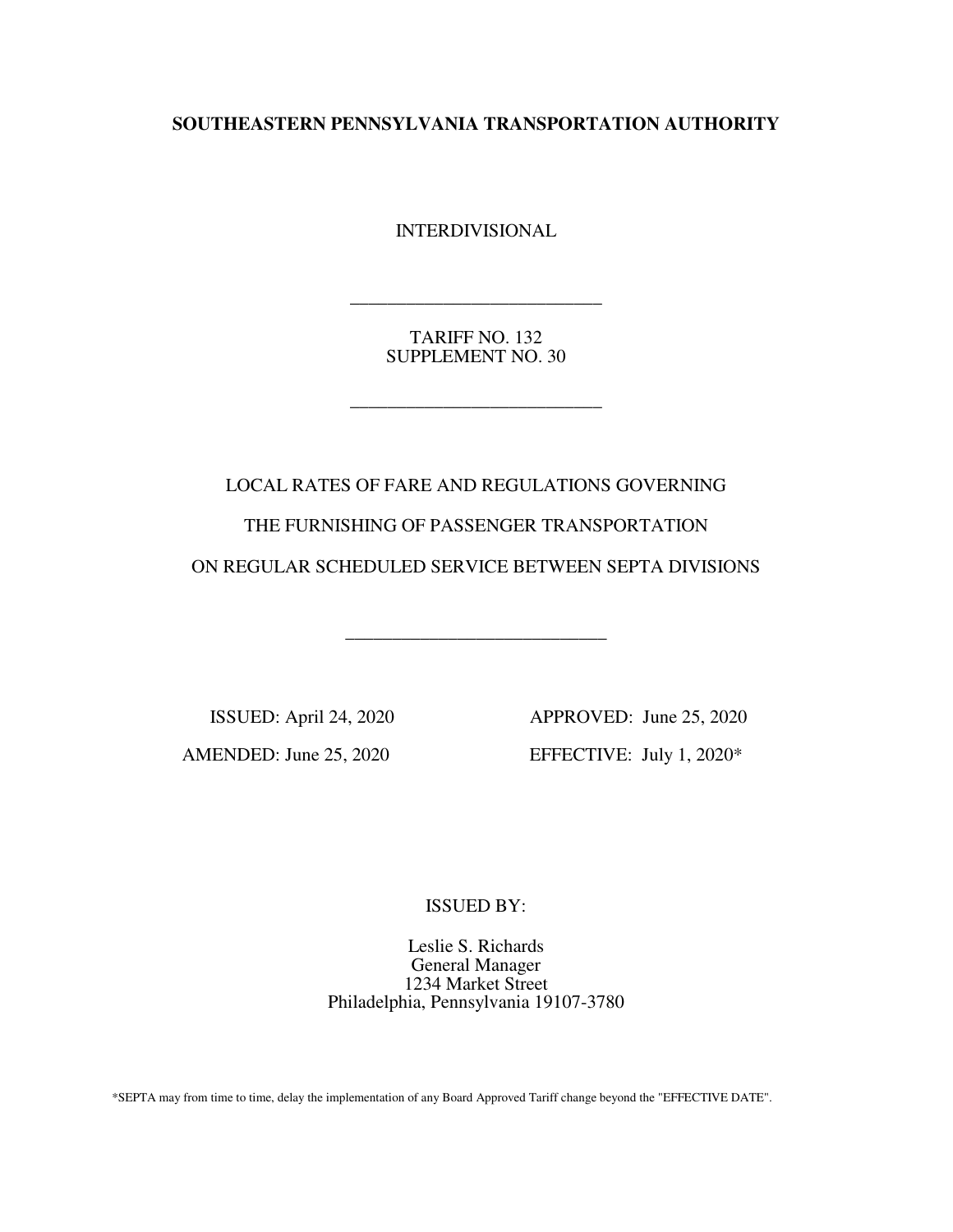# **CHANGES MADE BY THIS TARIFF**

- 1) Consolidated the legacy and SEPTA Key sections.
- 2) Introduction of Partner Program for Group/Social Agency product sales of non-reloadable media:
	- ° Passes: One Day Convenience at \$9.00, One Day Independence at \$14.50 Seven Day TransPass at \$26.50, and Thirty Day TransPass at 99.00. Product development will delay availability after July 2020.
	- ° Transit Trip Fares: One Trip at \$2.50 and Two Trip at \$5.00 with one free transfer per base trip.
- 3) Discontinuance of Family Independence Pass
- 4) One Day Independence Pass 10 ride trip limit set and elimination of the AM peak travel restriction to allow use any time of day. Travel to or from the State of New Jersey rate changed to intermediate fare. Introduced quantity purchase of 3 value pricing at \$40.50, Key development will delay availability after July 2020.

# **BOARD APPROVED AMENDMENTS:**

1) Extended transfer eligibility period from base ride from 90 minutes to 120 minutes.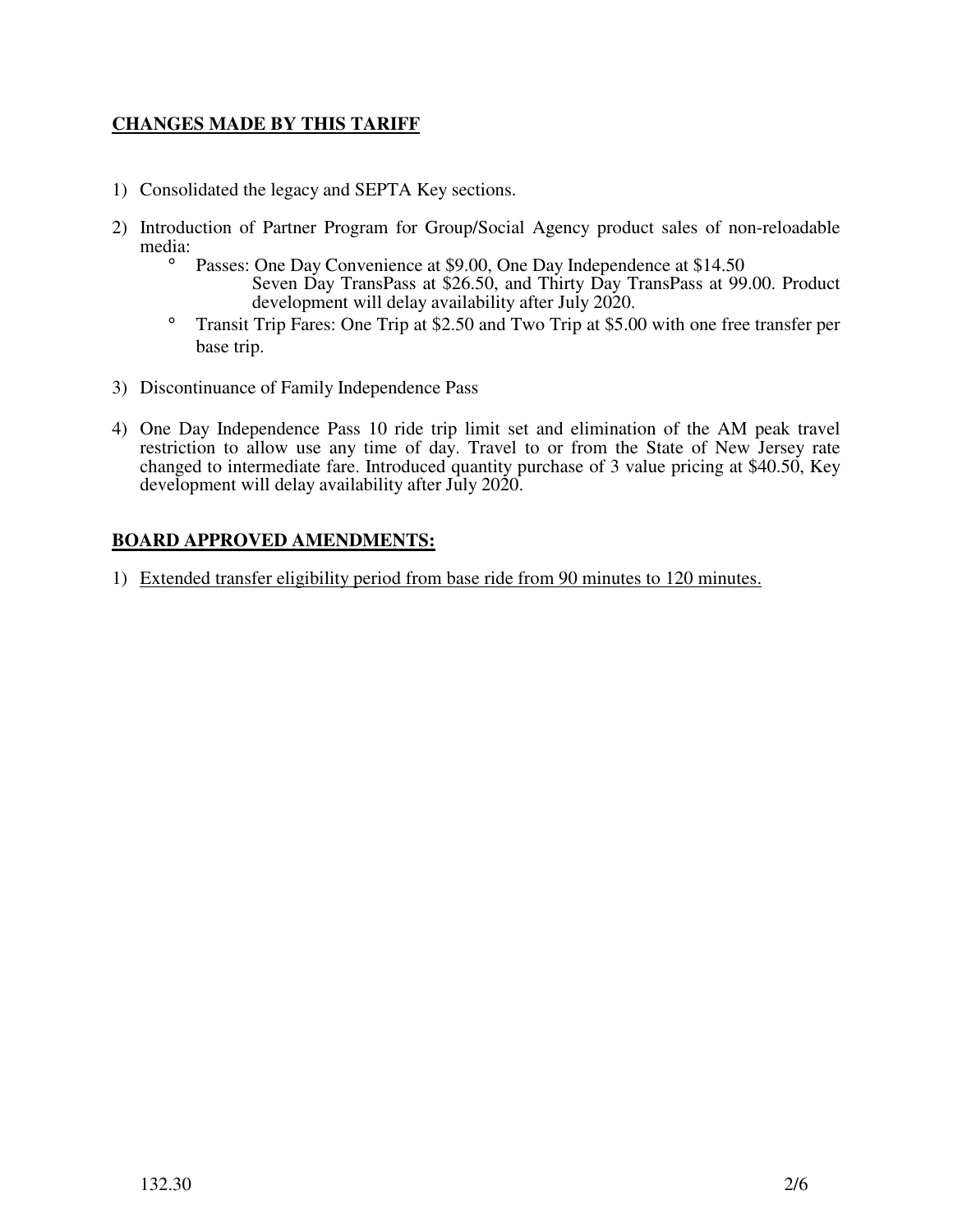# **(A) REGIONAL RAIL DIVISION/TRANSIT DIVISION JOINT FARE**

- 1) A valid TrailPass attached to a legacy card, SEPTA Key Card or Registered Contactless Card will be accepted for travel on any regular scheduled transit route operated by either City Transit Division or Suburban Transit Division. TrailPasses are governed by the Regional Rail Tariff No. 154.
- 2) A valid Cross County Pass attached to a legacy card, SEPTA Key Card or Registered Contactless Card will be accepted for travel in any direction involving any number of Fare Zones on any regular scheduled Regional Rail train at any time within suburban counties or stations not identified as Center City Philadelphia Zone Stations. For travel to, from or via Center City Philadelphia on a non-holiday weekday, one or two Intermediate fares will apply in addition to the pass dependent on the final destination. See Regional Rail Tariff No. 154 for Intermediate Fares. Cross County Passes are governed by Suburban Transit Division Tariff No. 155.
- 3) A valid TransPass, Cross-County Pass or TrailPass attached to a legacy card, SEPTA Key Card or Registered Contactless Card has "Anywhere" status on Saturdays, Sundays and major holidays and is valid for travel anywhere on the SEPTA system on any regular scheduled transit (bus, trolley, subway-elevated train) route or on any Regional Rail train without payment of additional fares or zone charges. Major holidays are defined in the current supplements of the applicable operating Tariffs Nos. 1, 154, and 155.

#### **(B) CITY TRANSIT DIVISION/SUBURBAN TRANSIT DIVISION JOINT FARES**

- 1) A valid TransPass attached to a legacy card, SEPTA Key Card or Registered Contactless Card will be accepted for travel on any regular scheduled transit route operated by either the City Transit Division or Suburban Transit Division. TransPasses are governed by City Transit Division Tariff No. 1.
- 2) A valid Cross County Pass attached to a legacy card, SEPTA Key Card or Registered Contactless Card will be accepted for travel on any regular scheduled transit route operated by either the City Transit Division or Suburban Transit Division. Cross County Passes are governed by Suburban Transit Division Tariff No. 155.
- 3) A valid Cross County Pass attached to a legacy card, SEPTA Key Card or Registered Contactless Card is not valid for travel on Route 78.
- 4) A valid TransPass, Cross-County Pass, or TrailPass attached to a legacy card, SEPTA Key Card or Registered Contactless Card has "Anywhere" status on Saturdays, Sundays and major holidays and is valid for travel anywhere on the SEPTA system on any regular scheduled transit (bus, trolley, subway-elevated train) route or on any Regional Rail train without payment of additional fares or zone charges. Major holidays are defined in the current supplements of the applicable operating Tariffs Nos. 1, 154, and 155.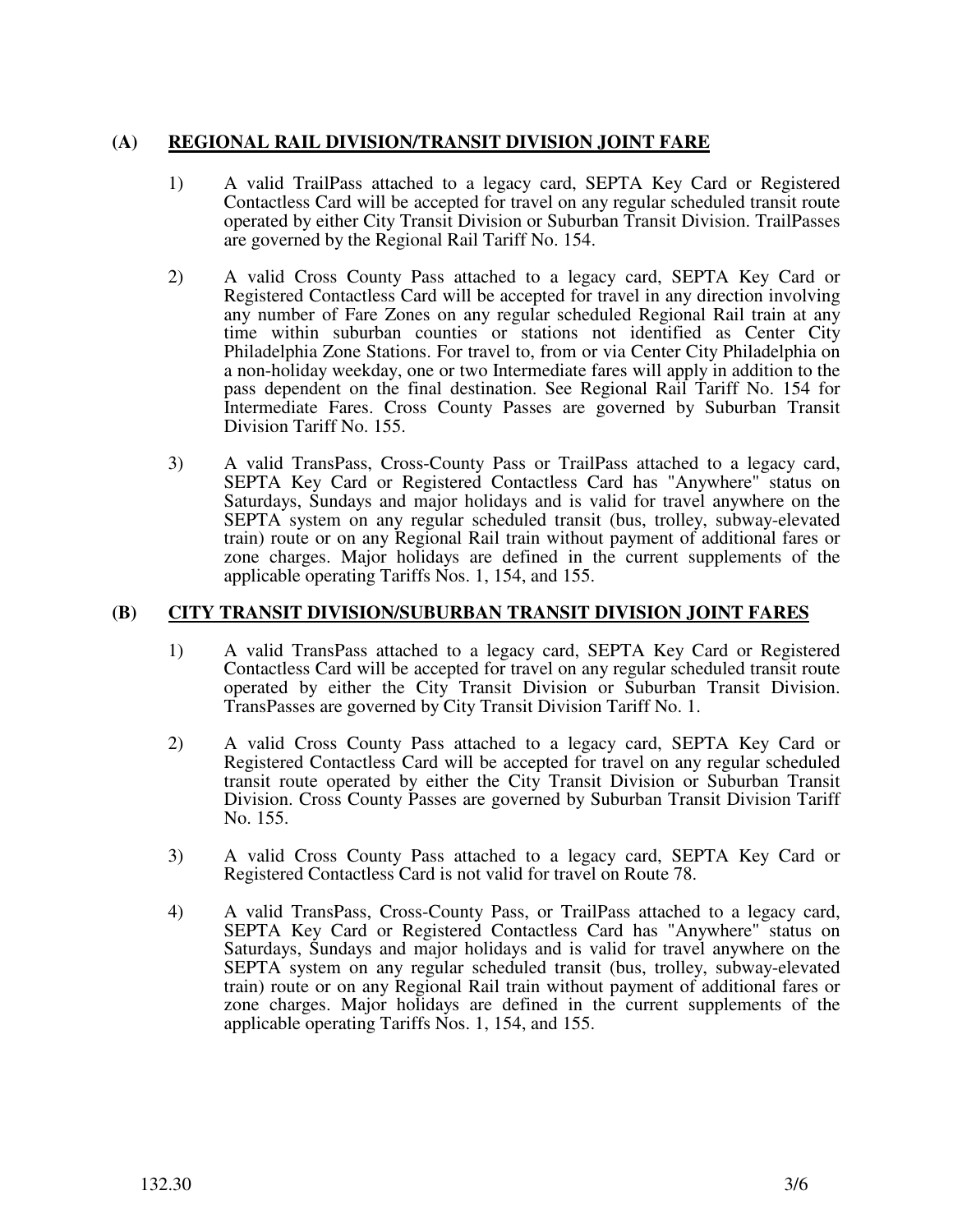## **(C) ONE DAY CONVENIENCE PASS**

A One Day Convenience Pass attached to a SEPTA Key Card or Registered Contactless Card is valid for a single day's travel for up to eight (8) one-way trips in either direction on any regular scheduled transit (bus, trolley, subway-elevated train) route. The One Day Convenience Pass will be valid during the calendar day designated by the date registered at the time of first use and until 2:00 AM of the following day. Not valid for travel on Route 78 and SEPTA Regional Rail service.

### **(D) THREE DAY CONVENIENCE PASS**

A Three Day Convenience Pass attached to a SEPTA Key Card or Registered Contactless Card becomes valid upon first tap and is valid for 72 consecutive hours. The Three Day Convenience Pass is valid for travel including and up to 24 one-way trips in either direction on any regular scheduled transit (bus, trolley, subway-elevated train) route. The Three Day Convenience Pass will not be accepted for travel on the Route 78 and SEPTA Regional Rail service. Product development will delay availability after July 2020.

## **(E) SEVEN DAY TRANSPASS**

A Seven Day TransPass is a non-reloadable disposable media card that becomes valid upon first tap and is valid for 7 consecutive days or 168 hours. The Seven Day TransPass will be sold at the Weekly TransPass rate and limited to 56 rides and will only be available for group sales and to social agencies for purchase. The Seven Day TransPass is not available for the SEPTA Key Card. The Seven Day TransPass will not be accepted for travel on the Route 78 and SEPTA Regional Rail weekday service. Product development will delay availability after July 2020.

# **(F) THIRTY DAY TRANSPASS**

A Thirty Day TransPass is a non-reloadable disposable media card that becomes valid upon first tap and is valid for 30 consecutive days. The Thirty Day TransPass will be sold at the Monthly TransPass rate and limited to 240 rides and will only be available for group sales and to social agencies for purchase. The Thirty Day TransPass is not available for the SEPTA Key Card. The Thirty Day TransPass will not be accepted for travel on the Route 78 and SEPTA Regional Rail weekday service. Product development will delay availability after July 2020.

#### **(G) ONE TRIP**

A One Trip product is a non-reloadable disposable media card that is limited to one (1) base and one (1) transfer within 120 minutes of the initial base ride. The One Trip product will be sold at the Travel Wallet base fare rate and will only be available for group sales and to social agencies for purchase. The One Trip product is not available for the SEPTA Key Card. The One Trip will not be accepted for travel on the Route 78 and SEPTA Regional Rail service.

# **(H) TWO TRIP**

A Two Trip product is a non-reloadable disposable media card that is limited to two (2) base trips and one (1) transfer per base ride within 120 minutes of the initial base ride. The Two Trip product will be sold at twice the Travel Wallet base fare rate and will only be available for group sales and to social agencies for purchase. The Two Trip product is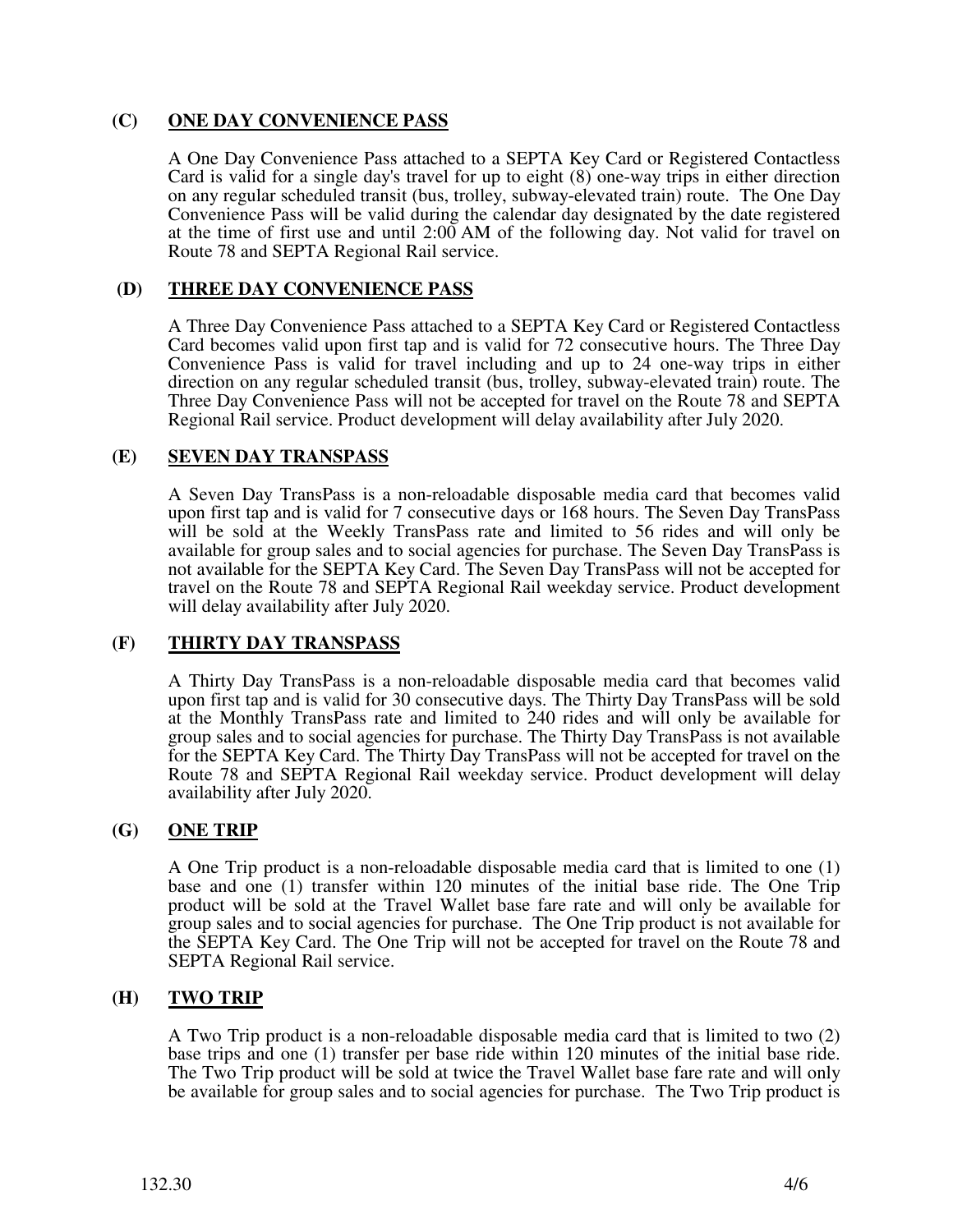not available for the SEPTA Key Card. The Two Trip will not be accepted for travel on the Route 78 and SEPTA Regional Rail service.

## **(I) ONE DAY INDEPENDENCE PASS (Reloadable Media Card)**

A One Day Independence Pass attached to a SEPTA Key Card or Registered Contactless Card is valid for a single day's travel for one individual for up to ten (10) trips in either direction on any regular scheduled transit (bus, trolley, subway-elevated train) route or on any Regional Rail trains. The One Day Independence Pass will be valid during the calendar day registered at the time of first use until 2:00 AM of the following day. An additional intermediate fare applies for travel on each Regional Rail trip to or from the State of New Jersey. See Tariff 154 for intermediate fare pricing.

## **(J) ONE DAY INDEPENDENCE PASS (Non-Reloadable Media Card)**

A One Day Independence Pass is a non-reloadable disposable media card that is valid for a single day's travel for one individual for up to ten  $(10)$  trips in either direction on any regular scheduled transit (bus, trolley, subway-elevated train) route or on any Regional Rail train. The non-reloadable One Day Independence Pass will be sold at the One Day Independence rate and will be valid during the calendar day registered at the time of first use until 2:00 AM of the following day. An additional intermediate fare applies for travel on each Regional Rail trip to or from the State of New Jersey. See Tariff 154 for intermediate fare pricing. Product development will delay availability after July 2020.

## **(K) QUANTITY PURCHASES**

- 1) Pass products and Travel Wallets may be purchased by qualifying employers or organizations at regular tariff prices or at incentive prices. Organizations will qualify for incentive prices, which are approximately 95% of the regular single purchase price, provided they match the 5% pass product discount offered by SEPTA.
- 2) A greater discount may be provided by qualifying employers or organizations, without limitation. The following program participation conditions will apply.
	- a) Organizations must apply for program participation in advance at SEPTAKey.org.
	- b) Orders for all products must be placed on SEPTAKey.org during designated ordering timeframes. (Ordering timeframe to be determined by SEPTA).
	- c) Organizations will provide payment on SEPTAKey.org at the time of purchase in the form of a Bank Card or ACH payment. SEPTA will set a maximum limit for Bank Card payments.
	- d) Employees/members must have a registered SEPTA Key Card and must associate it with their employer/organization.